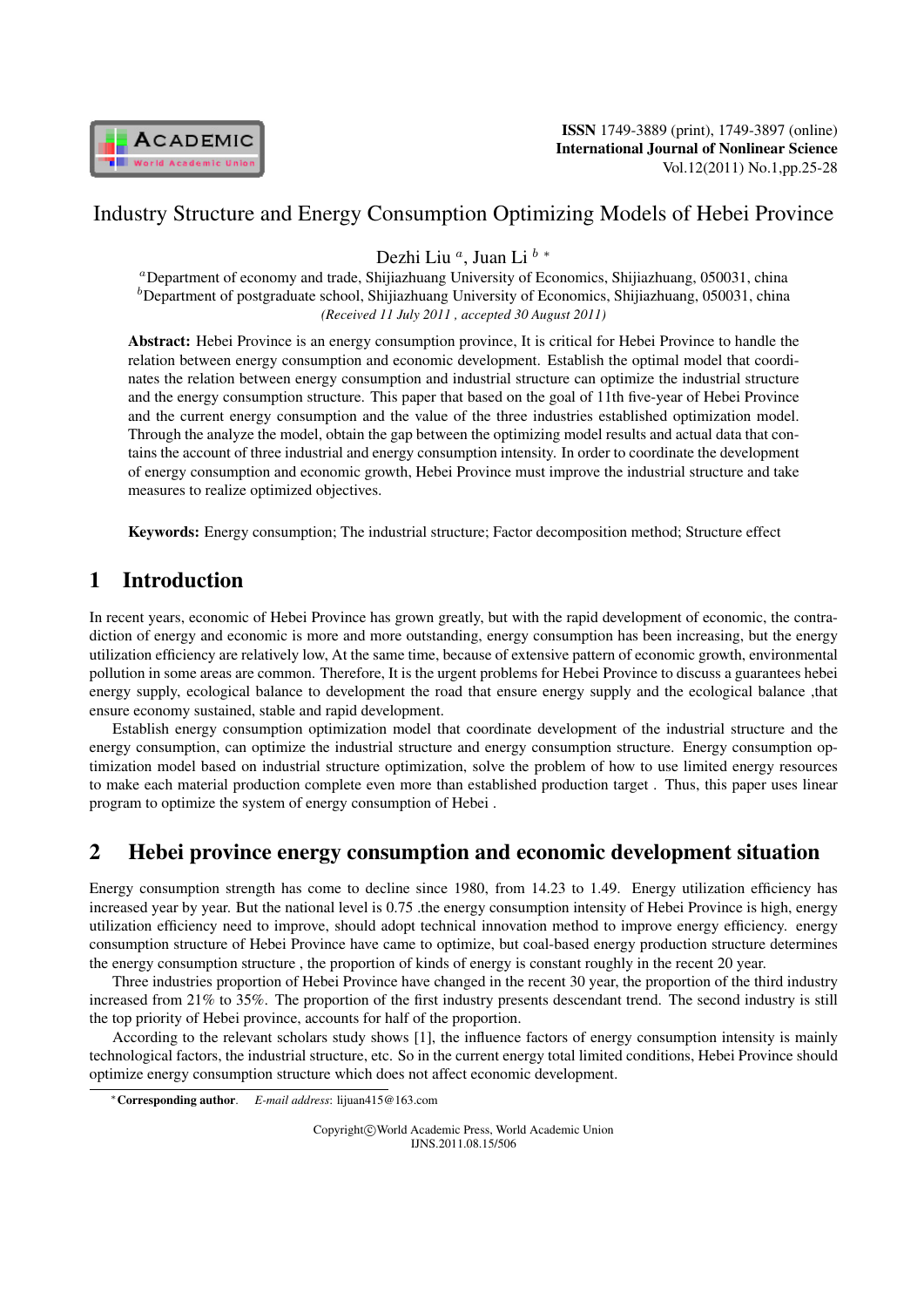### 3 Hebei Province energy consumption optimizing model construction

Energy system model mostly expresses all activities of internal system in the form of a flowchart; its optimization method usually adopts the linear programming or modern control theory of modeling. Energy system model build energy system optimization model to solve linear programming model and show system operation rule in the optimized conditions. The current energy system model have linear programming model and mixed integer models, this paper mainly use linear programming model to solve relation problem [2].

The basic idea of establish energy consumption optimization model of Hebei Province have two steps, first of all, in the condition of economic growth target and the constraint of economic structure optimization, calculates the annual optimiatize output value of the three industrial and energy consumption of 2009 using energy consumption and three industrial output data in 2008. Then compared with actual value, analyze the gap between the current economic structure, energy consumption structure and the result of the optimization model, to keep the optimization proportion of economic. Realizes the minimum energy consumption and the goal of energy saving and emission reduction.

#### 3.1 model objective function, constraint condition and set decision-making variables

The ultimate goal of the optimization model is minimum the energy consumption intensity in the condition of economic growth and economic structure optimization. So the constraint conditions including economic growth target constraint, the industrial structure optimization and energy consumption constraints.

First point; Set decision variables of model. The decision variables is divided by three industrial, the optimization model contains variables as follows, $E_{1,t}$ , $E_{2,t}$ , $E_{3,t}$ , $G_{1,t}$ , $G_{2,t}$ , $G_{3,t}$ ; $E_{i,t}$ Represents energy consumption of i industry in t.  $G_{i,t}$  Represents the value of the I industry in t. the t of the formula refers to the year of the solution, that is 2009. The base period is 2008.  $E_{i,t}/G_{i,t}$  Represents energy intensity of i industry in t.

Second point; Energy consumption constraints, Energy consumption supports the economic growth, and is necessary. Therefore, It is not reality to directly set constraint value of energy consumption, this question should be understood as the maximum range of energy utilization efficiency level in keeping a certain economic growth speed, thus the energy consumption constraints convert into set range of energy utilization efficiency. Specific steps are that assume energy consumption intensity in t higher than in the based period. And according to the "11th five-year" plan, set the overall target of reduce energy consumption is reduce around 20%, annual reduced by 4%.

$$
E_{1,t}.E_{2,t}.E_{3,t} > 0; G_{1,t} > G_{1,0}; G_{3,t} > G_{1,0}
$$
\n
$$
(1)
$$

$$
\frac{E_{1,t}}{G_{1,t}} \le \frac{E_{1,0}}{G_{1,0}} \qquad \frac{E_{2,t}}{G_{2,t}} \le \frac{E_{2,0}}{G_{2,0}} \qquad \frac{E_{3,t}}{G_{3,t}} \le \frac{E_{3,0}}{G_{3,0}} \tag{2}
$$

$$
\left| \frac{(E_{1,t} + E_{2,t} + E_{3,t}^{\prime})}{(G_{1,t} + G_{2,t} + G_{3,t})} \right| \le (1 - 4\%) \left| \frac{(E_{1,0} + E_{2,0} + E_{3,0})}{(G_{1,0} + G_{2,0} + G_{3,0})} \right|
$$
\n(3)

Third point; Industrial structure optimization goal, In recent years, Hebei province increase the pace of the adjustment of industrial structure, develop the third industry, narrow the second industrial development scale. But the proportion of the second industry remains above 50%, and the third industry proportion is relatively minor. the proportion of the tertiary industry is 35% in 2009. So in order to realize the optimization of industrial structure, the proportion of the tertiary industry is an important goal of Hebei province. According to the 11th five-year plan, no specific proportion of each industry specific values, assumes the proportion of the tertiary industry of Hebei province is 38%.

$$
|G_{3,t}/(G_{1,t}+G_{2,t}+G_{3,t})| \ge 0.38
$$
\n(4)

Forth point; Economic growth target, Assume the economy growth keep certain goal, the economic growth target of optimization model based on the 11th five-year plan of Hebei Province. Durning"11th five-year plan" period, the main objective of economic and social development is, in the condition of improve efficiency and reduce consumption, annual growth of GDP is around 11% in 2010. Therefore, assumed GDP growth rate of hypothesis analysis is not less than the growth speed presented in "11th five-year, in addition, because there is not specified goal value of three industrial in "planning". So assumes three industrial output values not less than last year's value.

$$
(G_{1,t} + G_{2,t} + G_{3,t}) \ge (1 + 11\%) (G_{1,0} + G_{2,0} + G_{3,0})
$$
\n<sup>(5)</sup>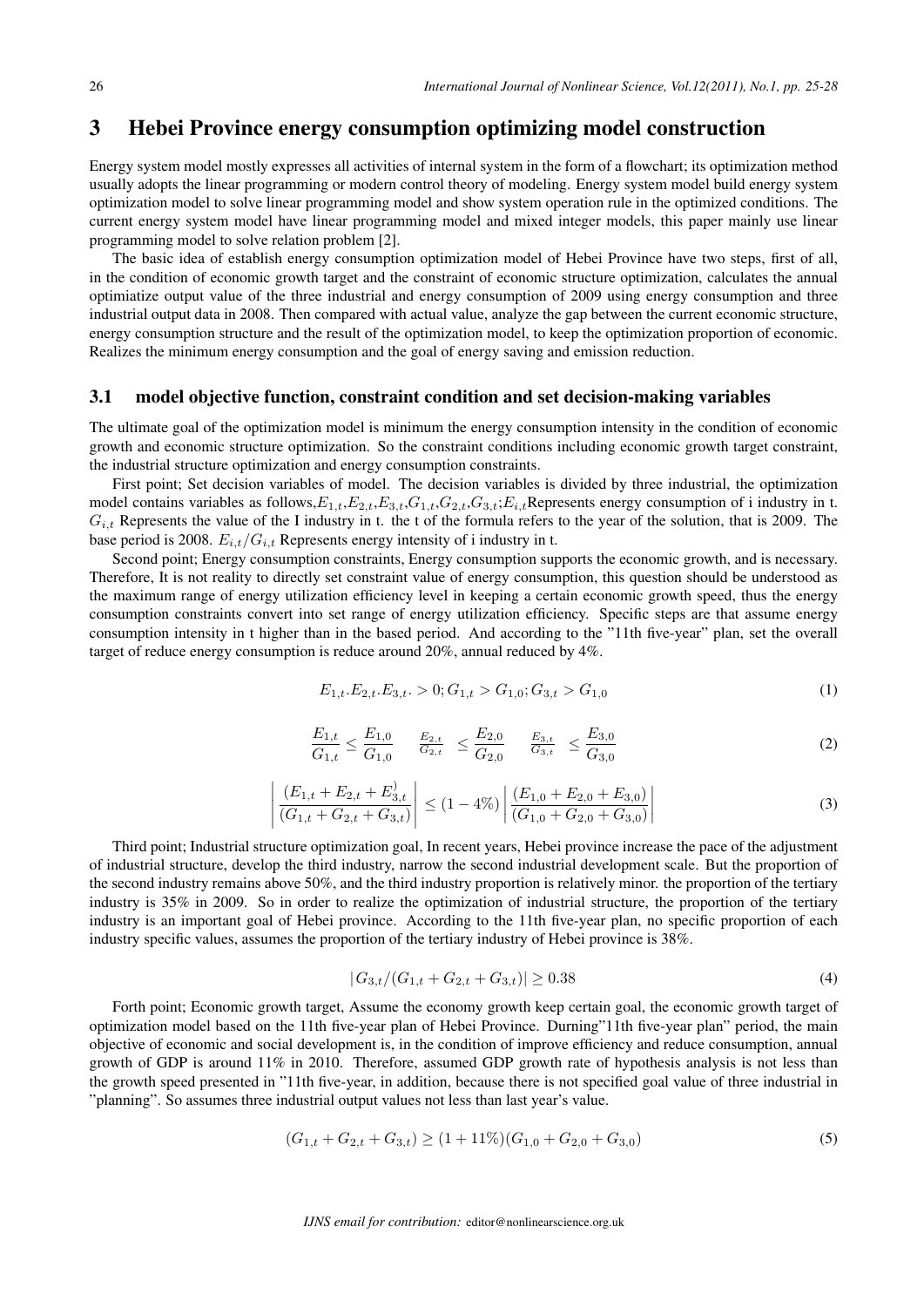#### 3.2 Set optimization model and algorithm

Determine various parameters contains the target function and constraints .etc. Establish the energy consumption optimization model of Hebei province based on economic growth and the optimization industrial structure as follows,

$$
\min = \frac{(E_1 + E_2 + E_3)}{(G_1 + G_2 + G_3)}
$$

$$
E_{1,t}.E_{2,t}.E_{3,t}. > 0; G_{1,t} > G_{1,0}; G_{3,t} > G_{1,0}
$$

$$
\frac{E_{1,t}}{G_{1,t}} \le \frac{E_{1,0}}{G_{1,0}} \quad \frac{E_{2,t}}{G_{2,t}} \le \frac{E_{2,0}}{G_{2,0}} \quad \frac{E_{3,t}}{G_{3,t}} \le \frac{E_{3,0}}{G_{3,0}}
$$

$$
\left| \frac{(E_{1,t} + E_{2,t} + E_{3,t})}{(G_{1,t} + G_{2,t} + G_{3,t})} \right| \le (1 - 4\%) \left| \frac{(E_{1,0} + E_{2,0} + E_{3,0})}{(G_{1,0} + G_{2,0} + G_{3,0})} \right|
$$

$$
|G_{3,t}/(G_{1,t} + G_{2,t} + G_{3,t})| \ge 0.38
$$

 $\begin{array}{c} \hline \end{array}$  $\begin{array}{c} \begin{array}{c} \begin{array}{c} \end{array} \\ \begin{array}{c} \end{array} \end{array} \end{array}$ 

$$
(G_{1,t} + G_{2,t} + G_{3,t}) \ge (1 + 11\%) (G_{1,0} + G_{2,0} + G_{3,0})
$$

We can use the LINDO6.1 software to analyze the linear programming problem [3]. LINDO is mainly used in solving linear programming nonlinear programming, quadratic programming and integer programming problems, and also used for the algebraic of some nonlinear and linear equations. Draw optimization analysis results as shown in chart 1. Among them g1, g2,g3 represents the output value proportion of three industrial  $E_1/G_1, E_2/G_2, E_3/G_3$  represents the three industrial energy consumption intensity.

Table 1 Three industrial output value proportion, energy consumption intensity of Hebei province and the optimization results

Table 1: Three industrial output value proportion, energy consumption intensity of Hebei province and the optimization results

|              | g    | $\sigma$<br>84 | g:           | E1/G1 | E2/G2 | E3/G3 |
|--------------|------|----------------|--------------|-------|-------|-------|
| Actual data  | 0.13 | 0.52           | በ 35<br>U.JJ | 0.98  | 2.56  | 0.47  |
| Optimization | 0.12 | 0.43           | 0.45         | 0.94  | 1.96  | 0.49  |
| results      |      |                |              |       |       |       |

### 4 Results analysis

#### 4.1 The secondary industry proportion is too high; the development of tertiary industry is slow

According to the results of optimizing model, in the aspects of industrial structure optimizationthe proportion of the primary industry has basically achieved 11th five-year plan target, the secondary industry proportion is too high, and the tertiary industry development is slow. In recent year, the problem of resources and environment have come to more serious, Heavy industry development space will become gradually small, it's hard for Hebei Province to provide constant power for economic growth of Hebei province. Therefore, in order to change the condition of energy utilization of Hebei province, improve energy utilization efficiency, realize the sustainable development of society and economy, it is essential for Hebei Province to change the unreasonable industrial structure, Accelerate the development of tertiary industry is the best way to realize this goal [4]. The tertiary industry has less inputs and high outputs, low level of pollution, energy utilization level is the tallest in three industries. The development of tertiary industry not only needs less energy, energy utilization level is high, but aslo its development will also promote other industrial energy efficiency. Therefore, the industrial focus shifts from the secondary industry gradually to the tertiary industry, vigorously promote the development of the tertiary industry, it will be the main direction of future industrial structure adjustment.

s.t.